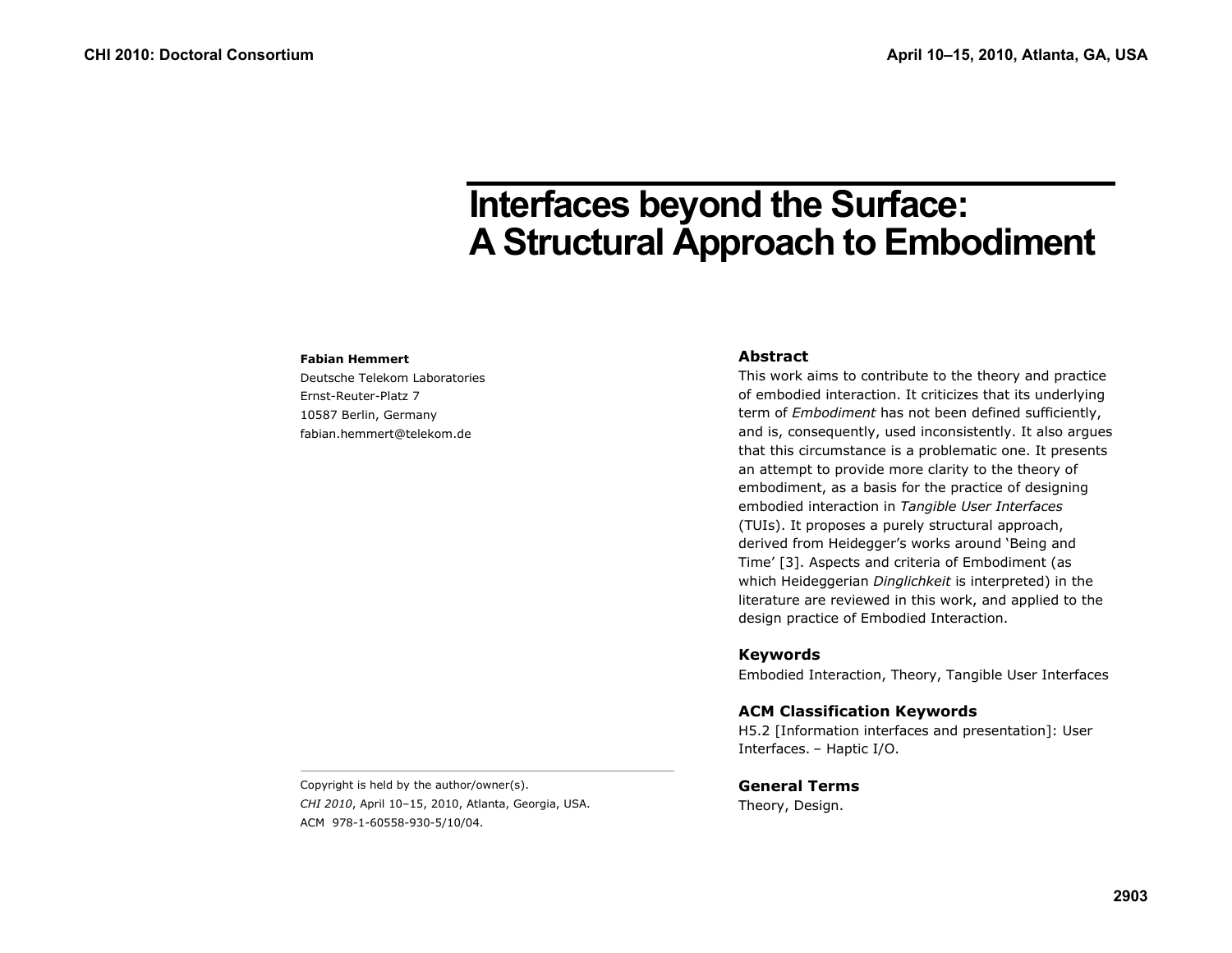

Fig. 1: Overlapping positions of embodiment in the literature.



Fig. 2: The phenomenon of embodiment as a structural momentum: A two-way relationship between a concept and a corpus.

## **Introduction**

The concept of 'Embodied Interaction' is of growing interest in the HCI community. However, the term itself and the underlying concept of embodiment are not used consistently. As a basis for my argument, I will briefly outline the different positions of viewing embodiment that are currently existent in the relevant literature.

#### *Embodiment as Physicality*

A *physical* notion of the Embodiment term can be found across various positions in the literature, e.g. in works of Ishii [7] and Dourish [1]. In his paper 'Tangible Bits', Ishii criticizes the non-physicality of then-prevalent computing: 'GUIs fall short of embracing the richness of human senses and skills people have developed through a lifetime of interaction with the physical world.'. Dourish's assumption is that Embodiment is 'a phenomenon underlying the ideas of tangible and social computing'. He defines embodiment as 'possessing and acting through a physical manifestation in the world'. However, he later extends this definition beyond the physical.

#### *Embodiment as Social Conduct*

Dourish adds social and generally 'practice-based' aspects by defining embodiment as 'phenomena (…) those that by their very nature occur in real time and real space' [1]. He also relates to Suchman's work [10] about activity 'beyond the human processor model' as a motor for the further development of HCI.

Fallman distinguishes between two roles of the body, a 'experiential' role, and a 'cultural' role [2]. To the threefold relation between human, technology, and world, Fallman notes: '[It] cannot solely be thought of

as a set of physical properties, but that world rather implies involvement in a particular setting, which conveys both physical and social structures of meaning.'

### *Embodiment as Semiotics*

Recently, O'Neill [9] picked up on these works and presented a semiotic approach. Following on Nadin's semiotic analysis [8], he integrates 'Phenomenology, semiotics, cognitive psychology into a new theory', bridging Gibsonian, Heideggerian, and Peircian concepts into the notion of 'Being-with-Media'.

## **Embodiment as a Structural Momentum**

The aforementioned literature appears not to be sufficient as to clarify *what embodiment is*. Rather than that, the term appears blurred and is not used distinctively at all. This work aims to offer clarity by viewing a broader version of the embodiment notion: A purely structural interpretation.

Heidegger's writings around 'Being and Time' are particularly fruitful for such an argument (Fig. 1), as he *avoids* the notions of 'physical' and even 'human', referring only to structural momentums. What he describes is merely interplay of *concept* and *corpus*. The difference between these is that concepts are *abstract*, and corpuses are, while not necessarily physical, *concrete*.

Heidegger does not use the term 'Embodiment' directly, but he refers to *Dinglichkeit,* the structural momentum (Fig. 2) of concrete entities: *Dinge* (πραγµατα, pragmata) – *Things*.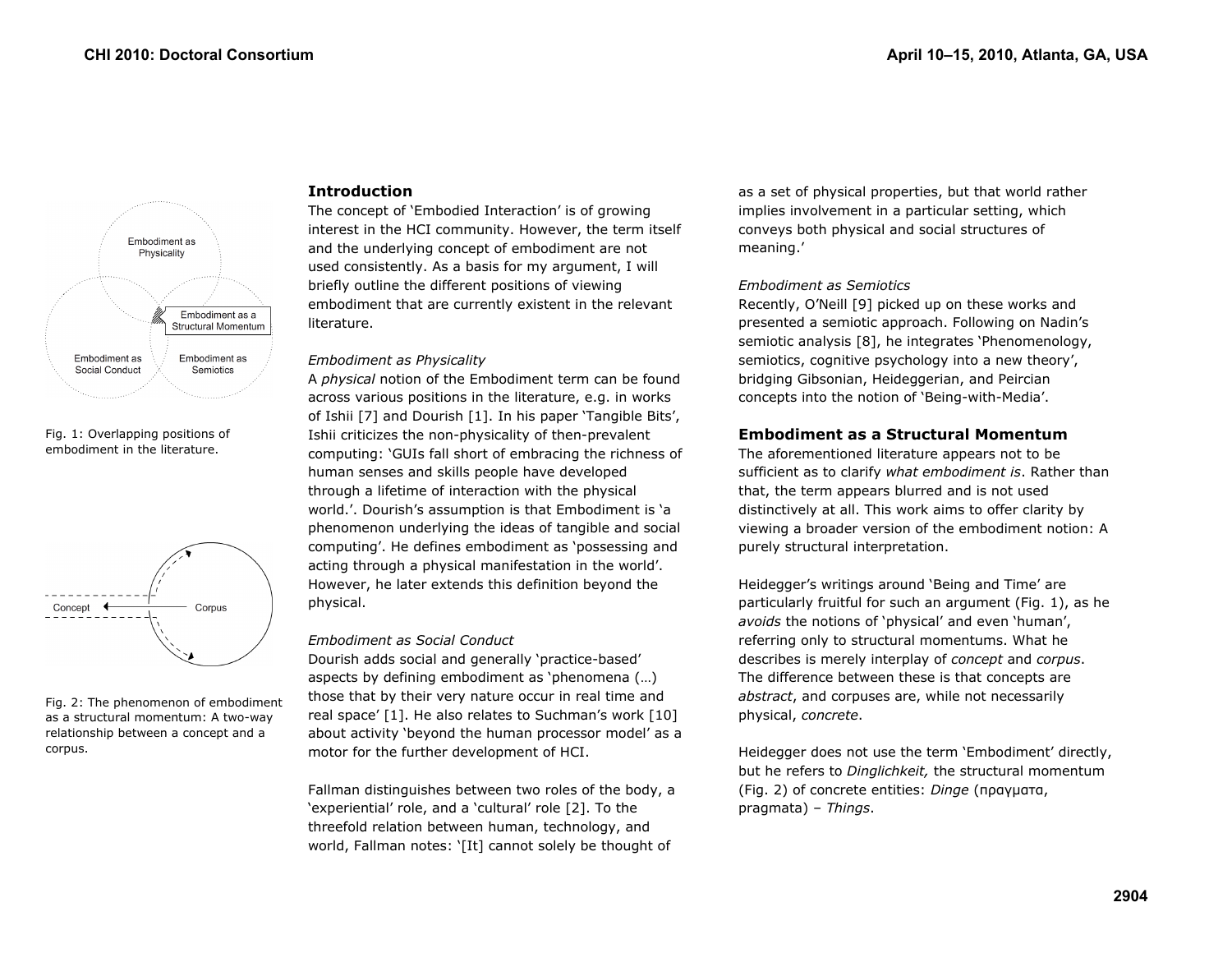

Fig. 3: The 'Dynamic Knobs' prototype.



Fig. 4: The 'Ambient Life' prototype.

Heidegger argues that Being-in-the-World, and coping with things is constituted through a number of concepts. Besides the often-used concepts of *Vorhandenheit* (presentness-at-hand, or occurentness) and *Zuhandenheit* (readiness-to-hand, or availableness), he analyzes, among others, the concepts of *Substanzialität* (substantiality*)*, *Ausgedehntheit* (extendedness), and *Nähe* (proximity).

In what does it help one to concern Heideggerian philosophy for the design of interactive systems so broadly and abstractly?

In a great portion of Heidegger-influenced literature, only the concepts of occurentness and availableness are used to classify the dealing with interactive systems. However, I would like to argue that Heidegger has more than that to offer: A classification system for *Things*.

Having moved out of the topic to such a wide term, we can now create taxonomies of embodiment on an abstract level, one that is rarely present in the literature. The conceptual relationships Heidegger presents are general, and therefore versatile – but putting them into practice is can be a challenging undertaking.

## **Theory meets Practice: Projects**

This work also contains tangible contributions to the HCI community. The prototypes I have built allow for the experience of new interaction styles, drawing on the specific skills of the human hand. While not directly derived from theoretical thoughts at the time of their creation, this work will, in reviewing the relevant literature, provide the conceptual reference points.



Fig. 5: The 'Weight-Shifting Mobiles' prototype.

## *Extendedness*

In the Dynamic Knobs project, it was investigated how shape change could be used as a means of interaction. The palpability of *information* as *deformation* was investigated through a tangible, force-feedback enabled mobile phone prototype (Fig. 3) [6] .

## *Proximity*

In the Ambient Life project, the proximal relationship towards a mobile phone was exaggerated, through the simulation of 'living' in a mobile phone. Utilizing a soft tactile heartbeat and breathing motion, the phone created a sense of 'closeness' for its user (Fig. 4) [4].